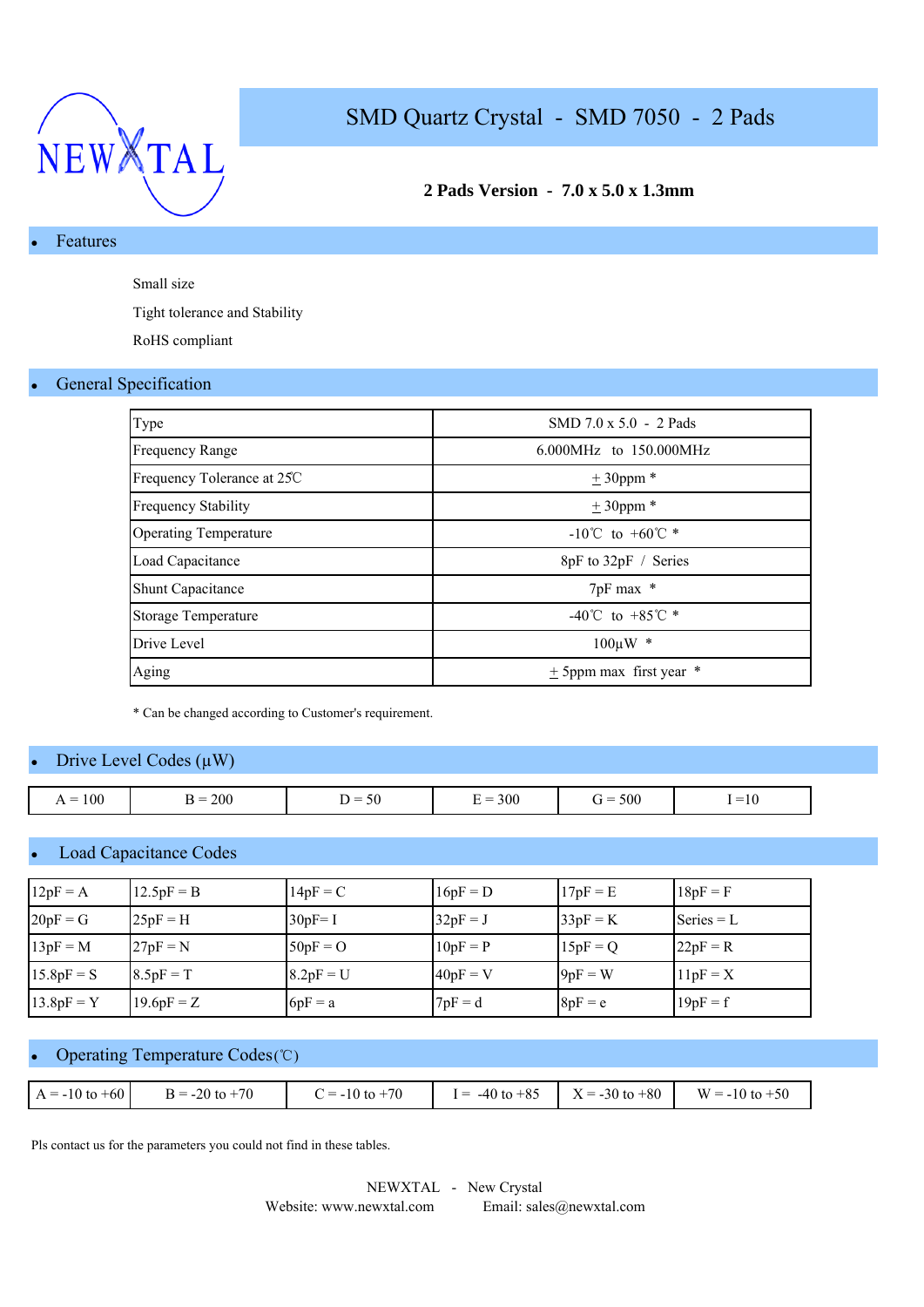## Frequency Tolerance & Frequency Stability Codes (ppm)

| 10<br>$-$<br>and the contract of the contract of | 20<br>_<br>and the contract of the contract of | $\overline{\phantom{a}}$<br>эU<br>$\sim$ | $-$<br>$\hspace{.05cm} =$<br>$\sim$ | 100<br>$\overline{\phantom{a}}$ | W<br>_<br>$\sim$ |
|--------------------------------------------------|------------------------------------------------|------------------------------------------|-------------------------------------|---------------------------------|------------------|

### Frequency Stability vs. Operating Temperature

|                                             | $\pm 10$ ppm | $± 20$ ppm                         | $\pm 30$ ppm | $± 50$ ppm | $\pm 100$ ppm |
|---------------------------------------------|--------------|------------------------------------|--------------|------------|---------------|
| $-10^{\circ}$ C - +60 $^{\circ}$ C          | $(\bullet)$  |                                    |              | $\odot$    | $(\cdot)$     |
| $-10^{\circ}$ C - +70 $^{\circ}$ C          | $(\cdot)$    | $\left\lfloor \cdot \right\rfloor$ |              | $(\cdot)$  | $(\cdot)$     |
| $-20^{\circ}\text{C} - +70^{\circ}\text{C}$ | $(\cdot)$    | $\cdot$                            |              |            | $(\cdot)$     |
| $-40^{\circ}$ C - +85 $^{\circ}$ C          |              |                                    | ( • 1        |            | $\odot$       |

⊙ Available ● Standard

## ESR (Series Resistance Rs) vs Standard Frequency, Vibration Mode & Codes

| Frequency Range   | <b>ESR Max</b> | Code     | Vibration Mode | Code      |
|-------------------|----------------|----------|----------------|-----------|
| (MHz)             | $(\Omega)$     |          |                |           |
| $6.0000 - 8.000$  | 100            | $\theta$ | AT Fund        |           |
| $8.0001 - 9.999$  | 80             | $\Omega$ | AT Fund        |           |
| $10.000 - 13.999$ | 60             |          | AT Fund        |           |
| 14.000 - 24.999   | 50             | 2        | AT Fund        |           |
| $25.000 - 40.000$ | 40             | 4        | AT Fund        | $\bigcap$ |
| $24.000 - 150.00$ | on request     |          | 3rd OT         | a3        |

#### **Marking**

#### **Frequency + M (MHz) + Date code ( Year Code + Month Code )**

#### **NEWXTAL (Company Brand)**

Year Code:

| 2001 | 2002 | 2003 | 2004 | 2005 | 2006 | 2007 | 2008 | 2009 | 2010             | 2011 | 2012 |
|------|------|------|------|------|------|------|------|------|------------------|------|------|
|      | -    |      |      |      |      |      |      |      | $\sqrt{ }$<br>ΙU | . .  | . .  |

Month Code:

| Jan            | Feb. | Mar | $\ddotsc$<br>April | May | June | July | Aug.                            | Sept | Oct | <b>Nov</b>           | Dec |
|----------------|------|-----|--------------------|-----|------|------|---------------------------------|------|-----|----------------------|-----|
| $\overline{1}$ |      |     | ∽<br>∸             |     |      | ີ    | $\sim$ $\sim$<br>$\blacksquare$ |      |     | $\sim$ $\sim$<br>Ъv. |     |

**For Example:**

| 12.000M6A<br><b>NEWXTAL</b> |
|-----------------------------|
|-----------------------------|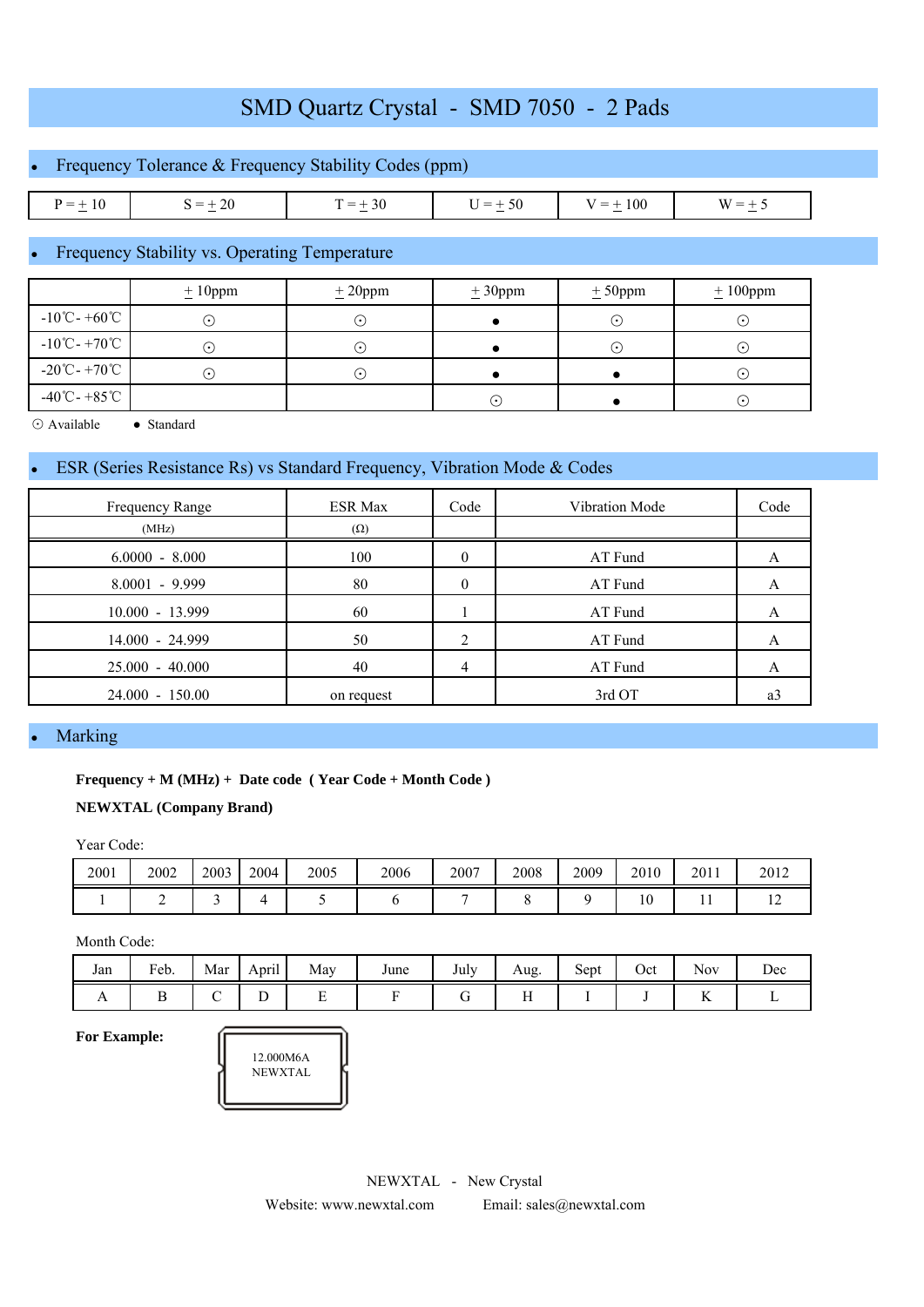## Ordering Information

| <b>SMD</b>            | Terminal                 | Size        | Drive<br>Level | Load<br>Capacitance | Operating<br>Temperature | Frequency<br>Tolerance | Frequency<br>Stability | <b>ESR</b> | Vibration<br>Mode | Frequency | Lead-free | Packing     |
|-----------------------|--------------------------|-------------|----------------|---------------------|--------------------------|------------------------|------------------------|------------|-------------------|-----------|-----------|-------------|
|                       |                          |             | $(\mu W)$      | (pF)                | (°C)                     | (ppm)                  | (ppm)                  | $(\Omega)$ |                   | (MHz)     |           |             |
| <b>SMD</b><br>Crystal | $0=2$ Pads<br>$1=4$ Pads | $A=7.0x5.0$ |                |                     | See Tables               | xx.xxxM                | LF                     | TR         |                   |           |           |             |
|                       |                          |             | 100            | 16                  | $-10$ to $+60$           | $\pm 10$               | $\pm 10$               | 60         | AT Fund           |           | Lead-free | Tape & reel |
| s                     | 0                        | A           | А              | D                   | А                        | P                      | P                      | ٠          | А                 |           | LF        | TR          |

#### **For Example: S0AADAPP1A-12.000MLF/TR**

#### • Dimensions



Top view



Bottom view



Pad layout



Side view

in mm